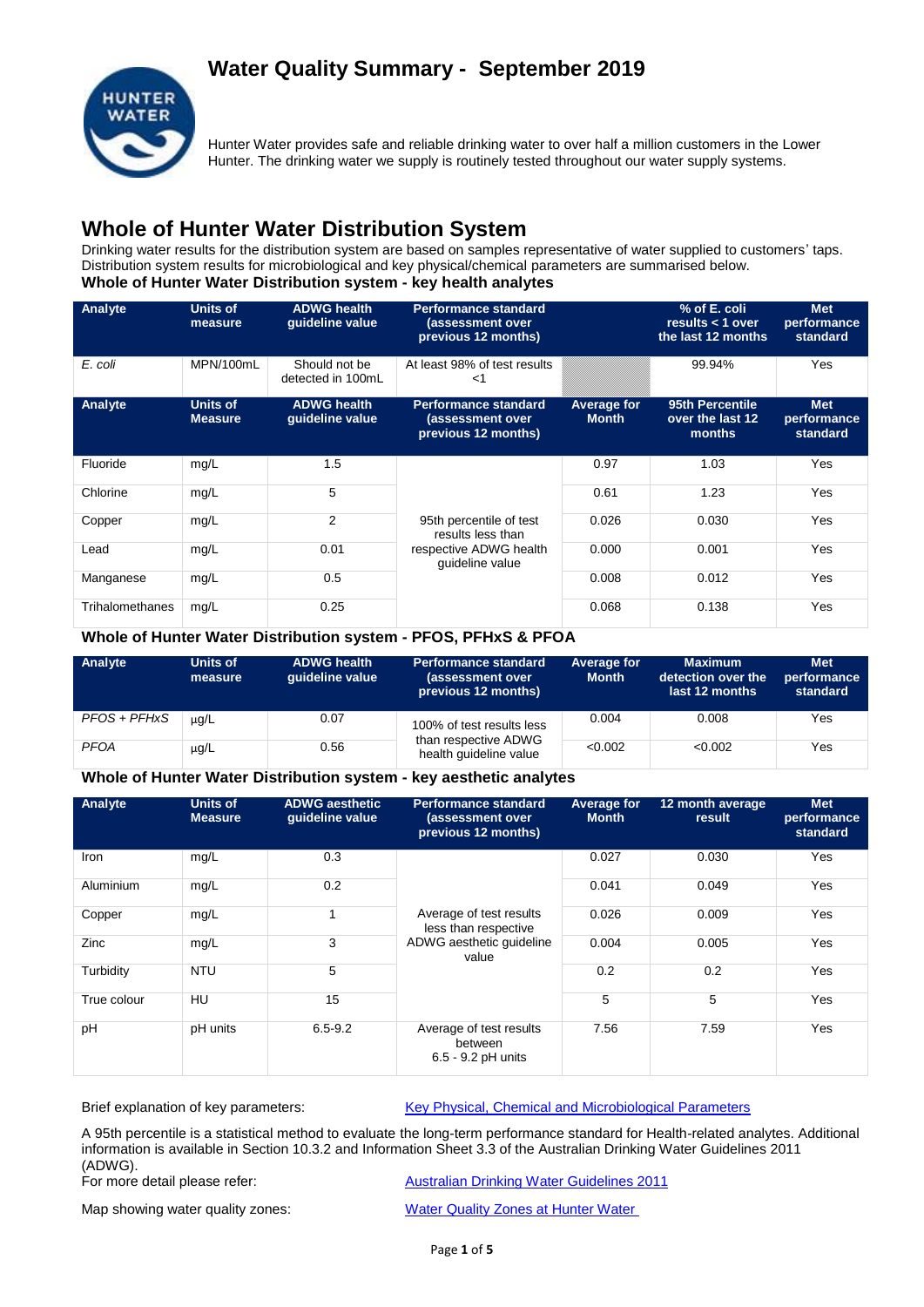# **Water Quality Zones**

## **Chichester Zone - key health analytes**

| Analyte         | <b>Units of</b><br><b>Measure</b> | <b>ADWG health</b><br>quideline value | <b>Performance standard</b><br>(assessment over<br>previous 12 months) |                                    | % of E. coli<br>results $<$ 1 over<br>the last 12 months | <b>Met</b><br>performance<br>standard |
|-----------------|-----------------------------------|---------------------------------------|------------------------------------------------------------------------|------------------------------------|----------------------------------------------------------|---------------------------------------|
| E. coli         | MPN/100mL                         | Should not be<br>detected in 100mL    | At least 98% of test results<br><1                                     |                                    | 99.79%                                                   | Yes                                   |
| Analyte         | <b>Units of</b><br><b>Measure</b> | <b>ADWG health</b><br>guideline value | Performance standard<br>(assessment over<br>previous 12 months)        | <b>Average for</b><br><b>Month</b> | 95th Percentile<br>over the last 12<br>months            | <b>Met</b><br>performance<br>standard |
| Fluoride        | mg/L                              | 1.5                                   |                                                                        | 0.81                               | 1.01                                                     | Yes                                   |
| Chlorine        | mg/L                              | 5                                     |                                                                        | 0.72                               | 1.22                                                     | Yes                                   |
| Copper          | mg/L                              | 2                                     | 95th percentile of test<br>results less than                           | 0.005                              | 0.013                                                    | Yes                                   |
| Lead            | mg/L                              | 0.01                                  | respective ADWG health<br>quideline value                              | 0.000                              | 0.001                                                    | Yes                                   |
| Manganese       | mg/L                              | 0.5                                   |                                                                        | 0.002                              | 0.008                                                    | Yes                                   |
| Trihalomethanes | mg/L                              | 0.25                                  |                                                                        | 0.079                              | 0.158                                                    | Yes                                   |

### **Chichester Zone - PFOS, PFHxS & PFOA**

| Analyte      | Units of<br>measure | <b>ADWG health</b><br>quideline value | <b>Performance standard</b><br>(assessment over<br>previous 12 months) | Average for<br><b>Month</b> | <b>Maximum</b><br>detection over the<br>last 12 months | <b>Met</b><br>performance<br>standard |
|--------------|---------------------|---------------------------------------|------------------------------------------------------------------------|-----------------------------|--------------------------------------------------------|---------------------------------------|
| PFOS + PFHxS | $\mu$ g/L           | 0.07                                  | 100% of test results less                                              | < 0.004                     | 0.006                                                  | Yes                                   |
| <b>PFOA</b>  | $\mu$ g/L           | 0.56                                  | than respective ADWG<br>health quideline value                         | < 0.002                     | < 0.002                                                | Yes                                   |

### **Chichester Zone – key aesthetic analytes**

| Analyte     | <b>Units of</b><br><b>Measure</b> | <b>ADWG aesthetic</b><br>quideline value | <b>Performance standard</b><br>(assessment over<br>previous 12 months) | Average for<br><b>Month</b> | 12 month average<br>result | <b>Met</b><br>performance<br>standard |
|-------------|-----------------------------------|------------------------------------------|------------------------------------------------------------------------|-----------------------------|----------------------------|---------------------------------------|
| Iron        | mg/L                              | 0.3                                      | Average of test results<br>less than respective                        | 0.014                       | 0.025                      | Yes                                   |
| Aluminium   | mg/L                              | 0.2                                      |                                                                        | 0.035                       | 0.057                      | Yes                                   |
| Copper      | mg/L                              |                                          |                                                                        | 0.005                       | 0.006                      | Yes                                   |
| Zinc        | mg/L                              | 3                                        | ADWG aesthetic quideline<br>value                                      | 0.002                       | 0.003                      | Yes                                   |
| Turbidity   | <b>NTU</b>                        | 5                                        |                                                                        | 0.2                         | 0.3                        | Yes                                   |
| True colour | HU                                | 15                                       |                                                                        | 5                           | 5                          | Yes                                   |
| pH          | pH units                          | $6.5 - 9.2$                              | Average of test results<br>between 6.5 - 9.2 pH units                  | 7.60                        | 7.68                       | Yes                                   |

## **Grahamstown Zone - key health analytes**

| Analyte         | <b>Units of</b><br><b>Measure</b> | <b>ADWG health</b><br>guideline value | <b>Performance standard</b><br>(assessment over<br>previous 12 months) | Average for<br><b>Month</b> | % of E. coli<br>results $<$ 1 over<br>the last 12 months | <b>Met</b><br>performance<br>standard |
|-----------------|-----------------------------------|---------------------------------------|------------------------------------------------------------------------|-----------------------------|----------------------------------------------------------|---------------------------------------|
| E. coli         | MPN/100mL                         | Should not be<br>detected in 100mL    | At least 98% of test results<br>$<$ 1                                  |                             | 100.00%                                                  | Yes                                   |
| Analyte         | <b>Units of</b><br><b>Measure</b> | <b>ADWG health</b><br>quideline value | <b>Performance standard</b><br>(assessment over<br>previous 12 months) | Average for<br><b>Month</b> | 95th Percentile<br>over the last 12<br>months            | <b>Met</b><br>performance<br>standard |
| Fluoride        | mg/L                              | 1.5                                   |                                                                        | 1.00                        | 1.04                                                     | Yes                                   |
| Chlorine        | mg/L                              | 5                                     |                                                                        | 0.57                        | 1.22                                                     | Yes                                   |
| Copper          | mg/L                              | $\overline{2}$                        | 95th percentile of test<br>results less than                           | 0.045                       | 0.042                                                    | Yes                                   |
| Lead            | mg/L                              | 0.01                                  | respective ADWG health<br>quideline value                              | 0.000                       | 0.001                                                    | Yes                                   |
| Manganese       | mg/L                              | 0.5                                   |                                                                        | 0.011                       | 0.013                                                    | Yes                                   |
| Trihalomethanes | mg/L                              | 0.25                                  |                                                                        | 0.070                       | 0.130                                                    | Yes                                   |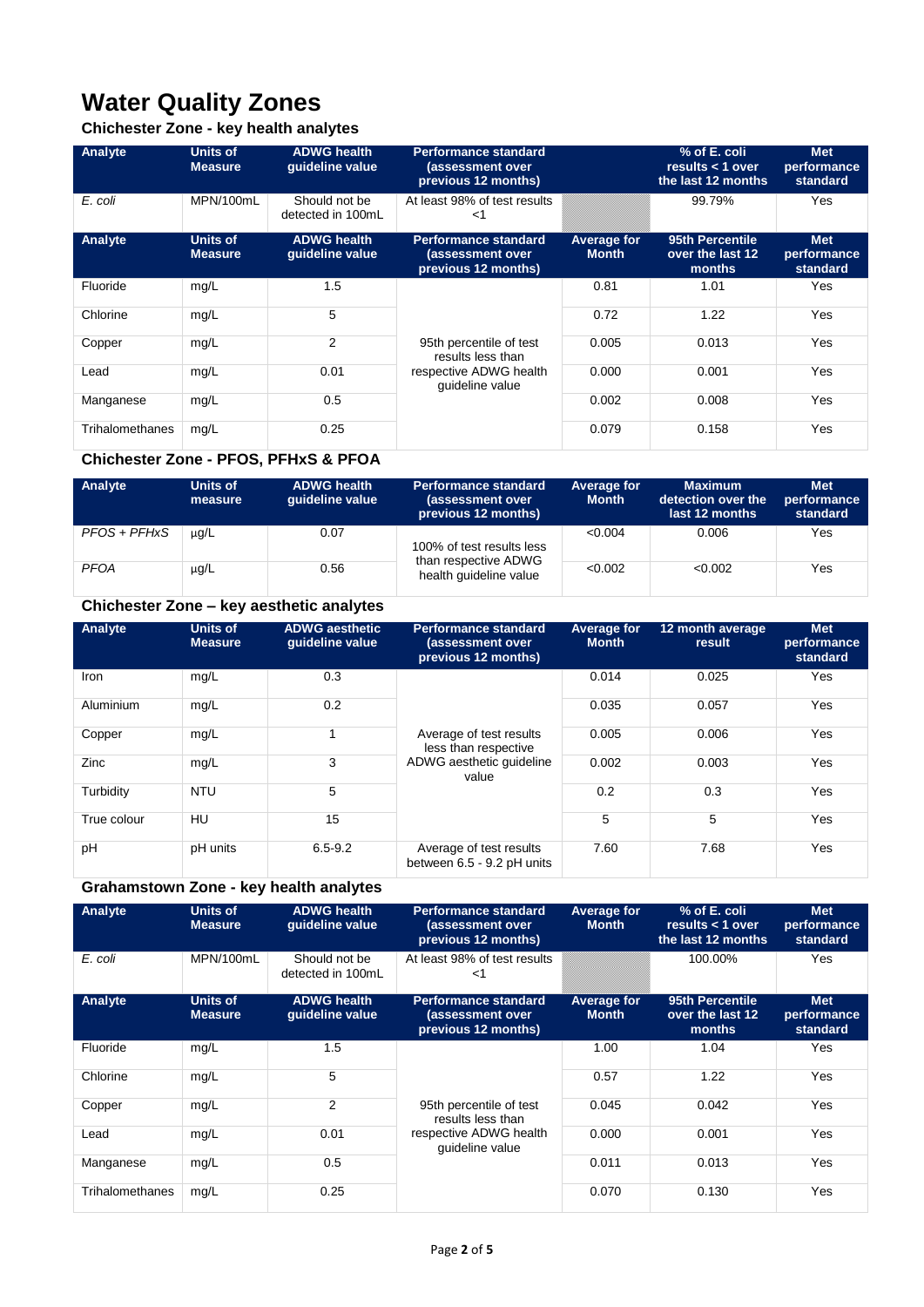#### **Grahamstown Zone - PFOS, PFHxS & PFOA**

| Analyte      | Units of<br>measure | <b>ADWG health</b><br>quideline value | <b>Performance standard</b><br>(assessment over<br>previous 12 months) | Average for<br><b>Month</b> | <b>Maximum</b><br>detection over the<br>last 12 months | <b>Met</b><br>performance<br>standard |
|--------------|---------------------|---------------------------------------|------------------------------------------------------------------------|-----------------------------|--------------------------------------------------------|---------------------------------------|
| PFOS + PFHxS | ug/L                | 0.07                                  | 100% of test results less                                              | 0.004                       | 0.008                                                  | Yes                                   |
| <b>PFOA</b>  | $\mu$ g/L           | 0.56                                  | than respective ADWG<br>health quideline value                         | < 0.002                     | < 0.002                                                | Yes                                   |

### **Grahamstown Zone – key aesthetic analytes**

| Analyte     | <b>Units of</b><br><b>Measure</b> | <b>ADWG aesthetic</b><br>quideline value | <b>Performance standard</b><br>(assessment over<br>previous 12 months) | Average for<br><b>Month</b> | 12 month average<br>result | <b>Met</b><br>performance<br>standard |
|-------------|-----------------------------------|------------------------------------------|------------------------------------------------------------------------|-----------------------------|----------------------------|---------------------------------------|
| Iron        | mg/L                              | 0.3                                      | Average of test results<br>less than respective                        | 0.034                       | 0.031                      | Yes                                   |
| Aluminium   | mg/L                              | 0.2                                      |                                                                        | 0.039                       | 0.050                      | Yes                                   |
| Copper      | mg/L                              |                                          |                                                                        | 0.045                       | 0.012                      | Yes                                   |
| Zinc        | mg/L                              | 3                                        | ADWG aesthetic guideline<br>value                                      | 0.005                       | 0.005                      | Yes                                   |
| Turbidity   | <b>NTU</b>                        | 5                                        |                                                                        | 0.2                         | 0.2                        | Yes                                   |
| True colour | HU                                | 15                                       |                                                                        | 5                           | 5                          | Yes                                   |
| pH          | pH units                          | $6.5 - 9.2$                              | Average of test results<br>between 6.5 - 9.2 pH units                  | 7.52                        | 7.53                       | Yes                                   |

## **Lemon Tree Passage Zone - key health analytes**

| Analyte         | <b>Units of</b><br><b>Measure</b> | <b>ADWG health</b><br>quideline value | <b>Performance standard</b><br>(assessment over<br>previous 12 months) | <b>Average for</b><br><b>Month</b> | % of E. coli<br>results $<$ 1 over<br>the last 12 months | <b>Met</b><br>performance<br>standard |
|-----------------|-----------------------------------|---------------------------------------|------------------------------------------------------------------------|------------------------------------|----------------------------------------------------------|---------------------------------------|
| E. coli         | MPN/100mL                         | Should not be<br>detected in 100mL    | At least 98% of test results<br><1                                     |                                    | 100.00%                                                  | Yes                                   |
| Analyte         | <b>Units of</b><br><b>Measure</b> | <b>ADWG health</b><br>quideline value | <b>Performance standard</b><br>(assessment over<br>previous 12 months) | Average for<br><b>Month</b>        | 95th Percentile<br>over the last 12<br>months            | <b>Met</b><br>performance<br>standard |
| Fluoride        | mg/L                              | 1.5                                   |                                                                        | 1.00                               | 1.04                                                     | Yes                                   |
| Chlorine        | mg/L                              | 5                                     |                                                                        | 0.52                               | 1.44                                                     | Yes                                   |
| Copper          | mg/L                              | 2                                     | 95th percentile of test<br>results less than                           | 0.004                              | 0.011                                                    | Yes                                   |
| Lead            | mg/L                              | 0.01                                  | respective ADWG health<br>quideline value                              | 0.000                              | 0.001                                                    | Yes                                   |
| Manganese       | mg/L                              | 0.5                                   |                                                                        | 0.002                              | 0.008                                                    | Yes                                   |
| Trihalomethanes | mg/L                              | 0.25                                  |                                                                        | 0.063                              | 0.105                                                    | Yes                                   |

### **Lemon Tree Passage Zone - PFOS, PFHxS & PFOA**

| Analyte      | Units of<br>measure | <b>ADWG health</b><br>quideline value | <b>Performance standard</b><br>(assessment over<br>previous 12 months) | Average for<br><b>Month</b> | <b>Maximum</b><br>detection over the<br>last 12 months | <b>Met</b><br>performance<br>standard |
|--------------|---------------------|---------------------------------------|------------------------------------------------------------------------|-----------------------------|--------------------------------------------------------|---------------------------------------|
| PFOS + PFHxS | $\mu$ q/L           | 0.07                                  | 100% of test results less<br>than respective ADWG                      | < 0.004                     | 0.008                                                  | Yes                                   |
| <b>PFOA</b>  | $\mu$ g/L           | 0.56                                  | health quideline value                                                 | < 0.002                     | < 0.002                                                | Yes                                   |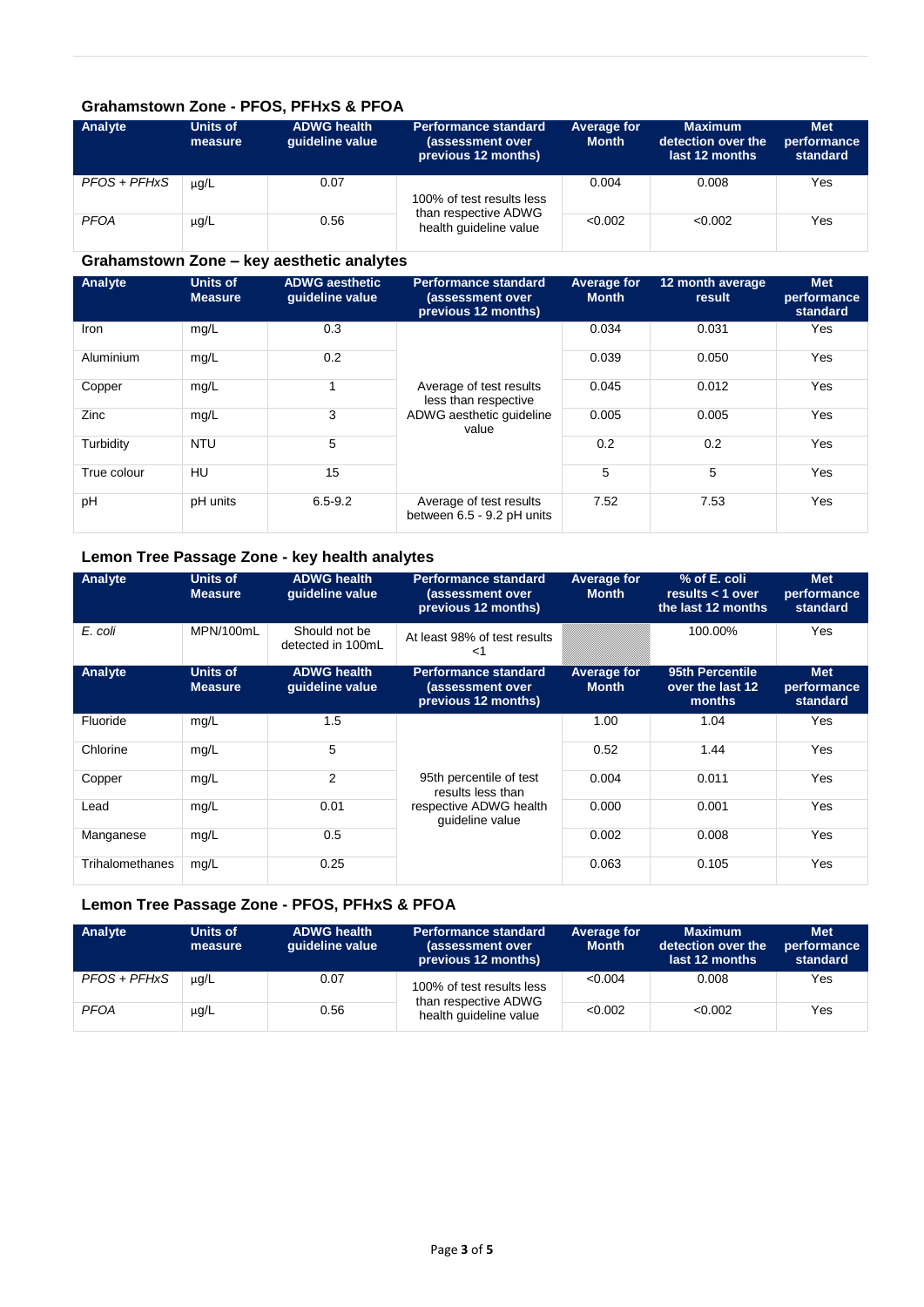#### **Lemon Tree Passage Zone - key aesthetic analytes**

| Analyte     | Units of<br><b>Measure</b> | <b>ADWG aesthetic</b><br>quideline value | <b>Performance standard</b><br>(assessment over<br>previous 12 months) | Average for<br><b>Month</b> | 12 month average<br>result | <b>Met</b><br>performance<br>standard |
|-------------|----------------------------|------------------------------------------|------------------------------------------------------------------------|-----------------------------|----------------------------|---------------------------------------|
| <b>Iron</b> | mg/L                       | 0.3                                      | Average of test results<br>less than respective                        | 0.024                       | 0.027                      | Yes                                   |
| Aluminium   | mg/L                       | 0.2                                      |                                                                        | 0.038                       | 0.040                      | Yes                                   |
| Copper      | mg/L                       |                                          |                                                                        | 0.004                       | 0.006                      | Yes                                   |
| Zinc        | mg/L                       | 3                                        | ADWG aesthetic quideline<br>value                                      | 0.004                       | 0.004                      | Yes                                   |
| Turbidity   | <b>NTU</b>                 | 5                                        |                                                                        | 0.2                         | 0.2                        | Yes                                   |
| True colour | HU                         | 15                                       |                                                                        | 5                           | 5                          | Yes                                   |
| pH          | pH units                   | $6.5 - 9.2$                              | Average of test results<br>between 6.5 - 9.2 pH units                  | 7.56                        | 7.54                       | Yes                                   |

### **Anna Bay / Nelson Bay Zone - key health analytes**

| Analyte         | <b>Units of</b><br><b>Measure</b> | <b>ADWG health</b><br>quideline value | <b>Performance standard</b><br>(assessment over<br>previous 12 months) | <b>Average for</b><br><b>Month</b> | % of E. coli<br>results $<$ 1 over<br>the last 12 months | <b>Met</b><br>performance<br>standard |
|-----------------|-----------------------------------|---------------------------------------|------------------------------------------------------------------------|------------------------------------|----------------------------------------------------------|---------------------------------------|
| E. coli         | MPN/100mL                         | Should not be<br>detected in 100mL    | At least 98% of test results<br><1                                     |                                    | 100.00%                                                  | Yes                                   |
| Analyte         | <b>Units of</b><br><b>Measure</b> | <b>ADWG health</b><br>guideline value | <b>Performance standard</b><br>(assessment over<br>previous 12 months) | Average for<br><b>Month</b>        | 95th Percentile<br>over the last 12<br>months            | <b>Met</b><br>performance<br>standard |
| Fluoride        | mg/L                              | 1.5                                   |                                                                        | 1.00                               | 1.02                                                     | <b>Yes</b>                            |
| Chlorine        | mg/L                              | 5                                     |                                                                        | 0.58                               | 1.20                                                     | Yes                                   |
| Copper          | mg/L                              | 2                                     | 95th percentile of test<br>results less than                           | 0.005                              | 0.009                                                    | Yes                                   |
| Lead            | mg/L                              | 0.01                                  | respective ADWG health<br>guideline value                              | 0.000                              | 0.001                                                    | Yes                                   |
| Manganese       | mg/L                              | 0.5                                   |                                                                        | 0.007                              | 0.012                                                    | <b>Yes</b>                            |
| Trihalomethanes | mg/L                              | 0.25                                  |                                                                        | 0.055                              | 0.088                                                    | Yes                                   |

#### **Anna Bay / Nelson Bay Zone - PFOS, PFHxS & PFOA**

| Analyte      | Units of<br>measure | <b>ADWG health</b><br>quideline value | <b>Performance standard</b><br>(assessment over<br>previous 12 months)* | Average for<br><b>Month</b> | <b>Maximum</b><br>detection over the<br>last 12 months | <b>Met</b><br>performance<br>standard |
|--------------|---------------------|---------------------------------------|-------------------------------------------------------------------------|-----------------------------|--------------------------------------------------------|---------------------------------------|
| PFOS + PFHxS | $\mu$ g/L           | 0.07                                  | 100% of test results less                                               | < 0.004                     | < 0.004                                                | Yes                                   |
| <b>PFOA</b>  | $\mu$ g/L           | 0.56                                  | than respective ADWG<br>health quideline value                          | < 0.002                     | < 0.002                                                | Yes                                   |

#### **Anna Bay / Nelson Bay Zone - key aesthetic analytes**

| Analyte     | <b>Units of</b><br><b>Measure</b> | <b>ADWG aesthetic</b><br>quideline value | <b>Performance standard</b><br>(assessment over<br>previous 12 months) | Average for<br><b>Month</b> | 12 month average<br>result | <b>Met</b><br>performance<br>standard |
|-------------|-----------------------------------|------------------------------------------|------------------------------------------------------------------------|-----------------------------|----------------------------|---------------------------------------|
| <b>Iron</b> | mg/L                              | 0.3                                      |                                                                        | 0.027                       | 0.038                      | Yes                                   |
| Aluminium   | mg/L                              | 0.2                                      |                                                                        | 0.046                       | 0.050                      | Yes                                   |
| Copper      | mg/L                              | $\overline{A}$                           | Average of test results<br>less than respective                        | 0.005                       | 0.007                      | Yes                                   |
| Zinc        | mg/L                              | 3                                        | ADWG aesthetic quideline<br>value                                      | 0.003                       | 0.004                      | Yes                                   |
| Turbidity   | <b>NTU</b>                        | 5                                        |                                                                        | 0.2                         | 0.3                        | Yes                                   |
| True colour | HU                                | 15                                       |                                                                        | 5                           | 5                          | Yes                                   |
| pH          | pH units                          | $6.5 - 9.2$                              | Average of test results<br>between 6.5 - 9.2 pH units                  | 7.48                        | 7.51                       | Yes                                   |